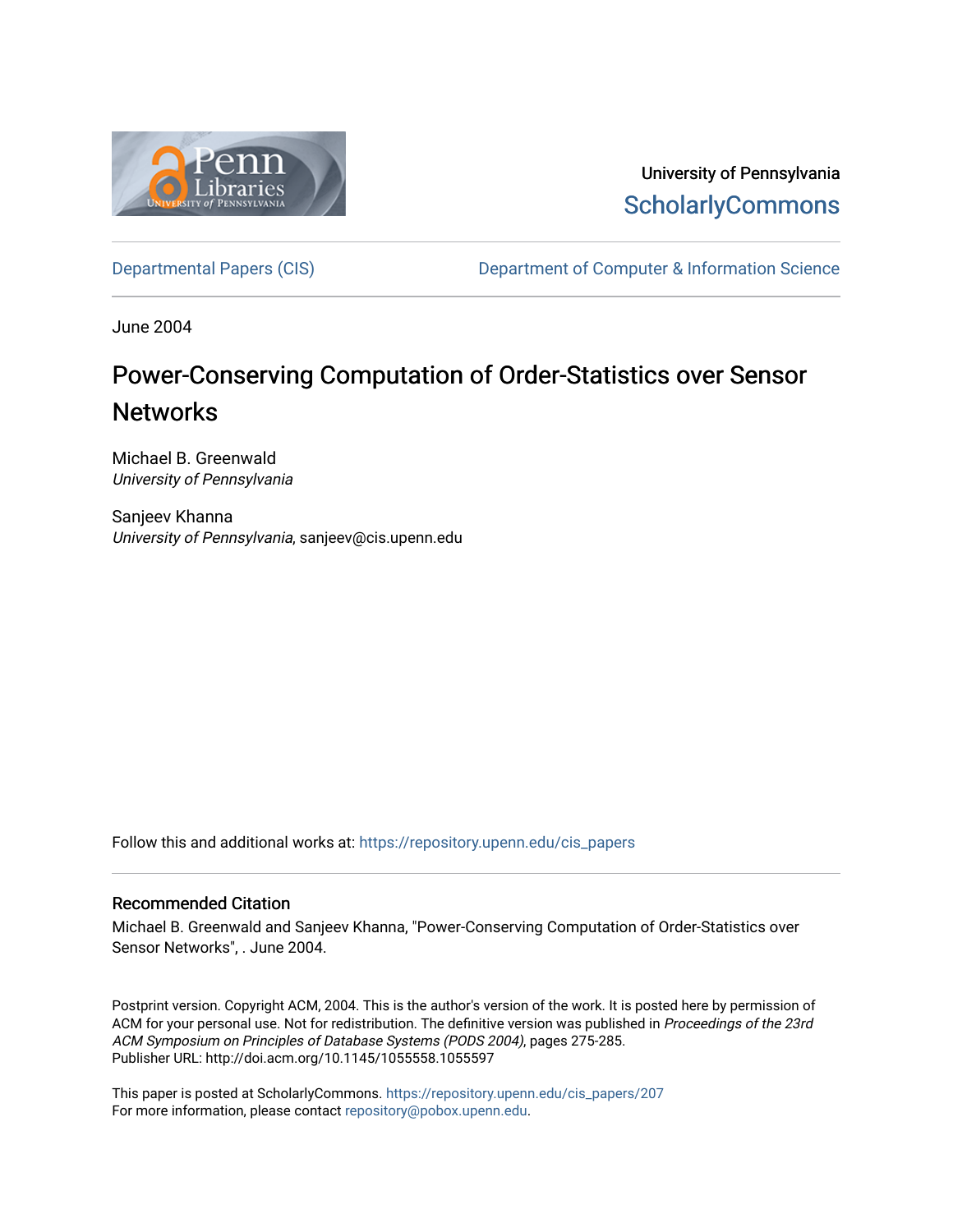# Power-Conserving Computation of Order-Statistics over Sensor Networks

# Abstract

We study the problem of power-conserving computation of order statistics in sensor networks. Significant power-reducing optimizations have been devised for computing simple aggregate queries such as COUNT, AVERAGE, or MAX over sensor networks. In contrast, aggregate queries such as MEDIAN have seen little progress over the brute force approach of forwarding all data to a central server. Moreover, battery life of current sensors seems largely determined by communication costs - therefore we aim to minimize the number of bytes transmitted. Unoptimized aggregate queries typically impose extremely high power consumption on a subset of sensors located near the server. Metrics such as total communication cost underestimate the penalty of such imbalance: network lifetime may be dominated by the worst-case replacement time for depleted batteries.

In this paper, we design the first algorithms for computing order-statistics such that power consumption is balanced across the entire network. Our first main result is a distributed algorithm ε-approximate

quantile summary of the sensor data such that each sensor transmits only  $O(\log^2\! n/\varepsilon)$  data values, irrespective of the network topology, an improvement over the current worst-case behavior of  $\Omega(n)$ . Second, we show an improved result when the height, h, of the network is significantly smaller than n. Our third result is that we can exactly compute any order statistic (e.g., median) in a distributed manner such that each sensor needs to transmit  $O(\log^3 n)$  values.

Further, we design the aggregates used by our algorithms to be *decomposable*. An aggregate Q over a set S is decomposable if there exists a function, f, such that for all  $S = S_1 \cup S_2$ ,  $Q(S) = f(Q(S_1), Q(S_2))$ . We can thus directly apply existing optimizations to decomposable aggregates that inrease error-resilience and reduce communication cost.

Finally, we validate our results empirically, through simulation. When we compute the median exactly, we show that, even for moderate size networks, the worst communication cost for any single node is several times smaller than the corresponding cost in prior median algorithms. We show similar cost reductions when computing approximate order-statistic summaries with guaranteed precision. In all cases, our total communication cost over the entire network is smaller than or equal to the total cost of prior algorithms.

# **Comments**

Postprint version. Copyright ACM, 2004. This is the author's version of the work. It is posted here by permission of ACM for your personal use. Not for redistribution. The definitive version was published in Proceedings of the 23rd ACM Symposium on Principles of Database Systems (PODS 2004), pages 275-285.

Publisher URL: http://doi.acm.org/10.1145/1055558.1055597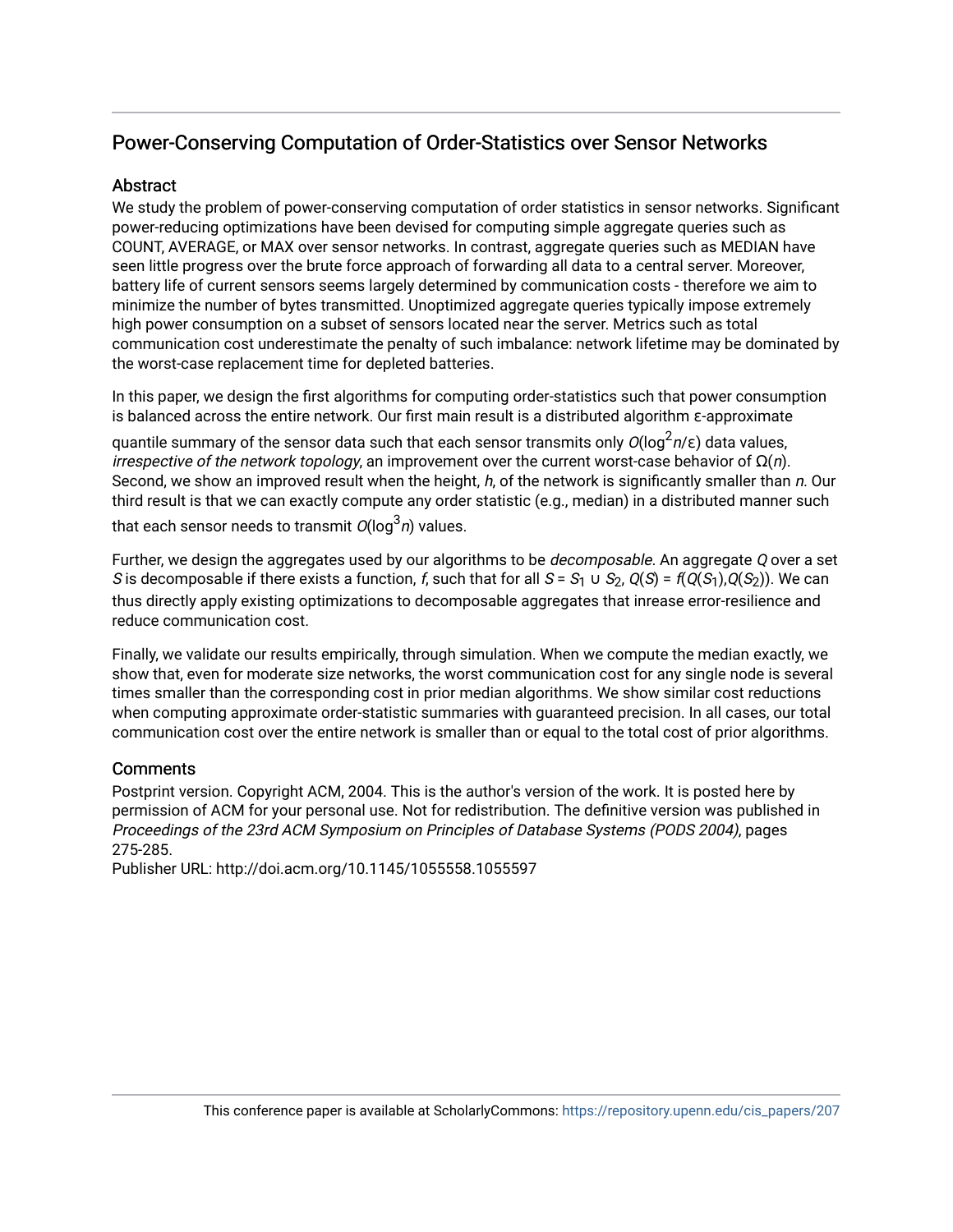# **Power-Conserving Computation of Order-Statistics over Sensor Networks**

Michael B. Greenwald Dept. of Comp. & Inf. Sci. University of Pennsylvania Philadelphia, PA 19104

greenwald@cis.upenn.edu

# **ABSTRACT**

We study the problem of power-conserving computation of order statistics in sensor networks. Significant power-reducing optimizations have been devised for computing simple aggregate queries such as COUNT, AVERAGE, or MAX over sensor networks. In contrast, aggregate queries such as ME-DIAN have seen little progress over the brute force approach of forwarding all data to a central server. Moreover, battery life of current sensors seems largely determined by communi- $\alpha$  cation  $\cos t s$  — therefore we aim to minimize the number of bytes transmitted. Unoptimized aggregate queries typically impose extremely high power consumption on a subset of sensors located near the server. Metrics such as total communication cost underestimate the penalty of such imbalance: network lifetime may be dominated by the worst-case replacement time for depleted batteries.

In this paper, we design the first algorithms for computing order-statistics such that power consumption is balanced across the entire network. Our first main result is a distributed algorithm to compute an  $\epsilon$ -approximate quantile summary of the sensor data such that each sensor transmits only  $O(\log^2 n/\epsilon)$  data values, *irrespective of the network topology*, an improvement over the current worst-case behavior of  $\Omega(n)$ . Second, we show an improved result when the height,  $h$ , of the network is significantly smaller than  $n$ . Our third result is that we can exactly compute any order statistic (e.g., median) in a distributed manner such that each sensor needs to transmit  $O(\log^3 n)$  values.

Further, we design the aggregates used by our algorithms to be *decomposable*. An aggregate  $Q$  over a set  $S$  is decomposable if there exists a function,  $f$ , such that for all  $S = S_1 \cup S_2$ ,  $Q(S) = f(Q(S_1), Q(S_2))$ . We can thus directly apply existing optimizations to decomposable aggregates that increase error-resilience and reduce communication cost.

Copyright 2004 ACM 1-58113-858-X/04/06 . . . \$5.00.

Sanieev Khanna\* Dept. of Comp. & Inf. Sci. University of Pennsylvania Philadelphia, PA 19104

sanjeev@cis.upenn.edu

Finally, we validate our results empirically, through simulation. When we compute the median exactly, we show that, even for moderate size networks, the worst communication cost for any single node is several times smaller than the corresponding cost in prior median algorithms. We show similar cost reductions when computing approximate order-statistic summaries with guaranteed precision. In all cases, our total communication cost over the entire network is smaller than or equal to the total cost of prior algorithms.

### 1. INTRODUCTION

We consider the problem of computing complex aggregates over sensor networks in a manner that conserves power to maximize network lifetime. The dominant consumer of power in such networks is communication, and thus network life time is determined by the maximum communication load at any node. In this paper, we design the first algorithms for computing order-statistics such that power consumption is balanced across the entire network.

### 1.1 Motivation

Sensor networks are large ad-hoc networks of interconnected battery powered, wireless, sensors. Onboard generalpurpose processors make these sensors "smart", and enable them to use their data communication links for selfconfiguration. Long-lived batteries and low power consumption provide independence and freedom from maintenance. This collection of features makes such networks easy to deploy and maintain in difficult environments. Sensor nets promise a qualitative change in the way we study the real world, the way we deploy warning systems to protect us from earthquakes and storms, and the way we will eventually build self-adapting physical systems.

Physical deployment is only one step towards achieving this promise. We need also understand how to manage and use such networks. The primary operation on sensor networks is extracting data from the sensors. As such, it has been argued persuasively  $[2, 13, 14]$  that a declarative interface, much like traditional database query languages, is well suited to data extraction from sensor networks. Commonly, queries request values that are not simply a list of individual sensor values, but *aggregates*, functions that summarize a collection of observations  $[13, 2, 11]$ . Examples of aggregates include MAX, MEDIAN, COUNT, and AVERAGE. A query defines the information to be extracted from the network, a query optimizer produces a plan of extraction, and then the sensors deliver a stream of values that converge toward

<sup>\*</sup>Supported in part by an Alfred P. Sloan Research Fellowship and by an NSF Career Award CCR-0093117.

Permission to make digital or hard copies of all or part of this work for personal or classroom use is granted without fee provided that copies are not made or distributed for profit or commercial advantage, and that copies bear this notice and the full citation on the first page. To copy otherwise, to republish, to post on servers or to redistribute to lists, requires prior specific permission and/or a fee.

PODS 2004 June 14-16, 2004, Paris, France.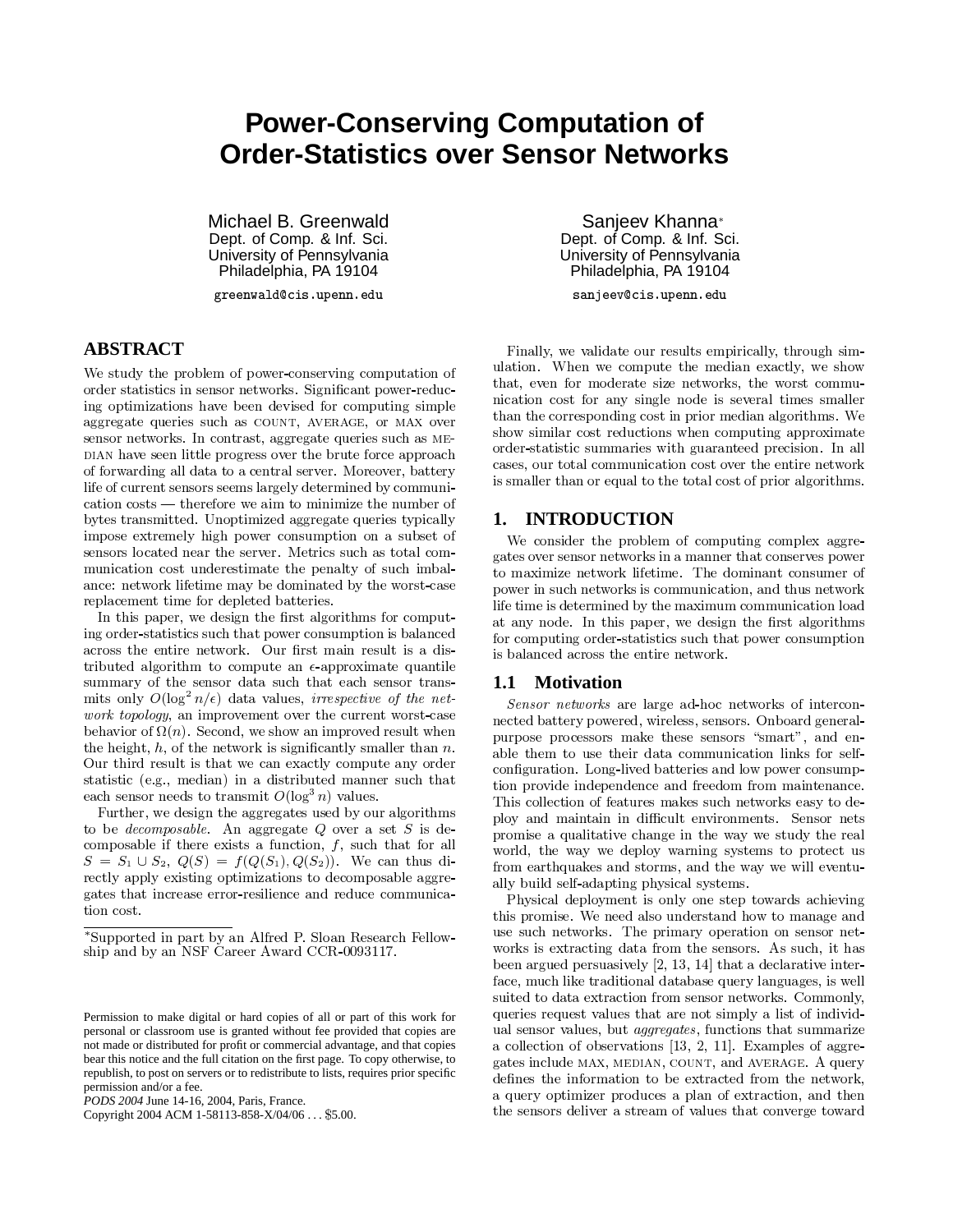a powered basestation at the root of the sensor network. Queries are directed at a single table representing the entire sensor network. The table does not "exist" in memory, but logically consists of a growing set of records, one record for each sensor at each instant in time. Each record contains one column for each type of sensor and/or attribute at each node. For example, records may contain a column for sensor-types such as light, sound, or temperature, perhaps as well as columns for location, or node-id, where possible and useful<sup>1</sup>. An aggregate query may request, for example, the median value of a single column.

A network of sensors differs from standard computing platforms along many axes. Nodes in the network operate unsupervised for long periods of time, they may intermittently lose connectivity, and have relatively limited bandwidth and computational power. Arguably, the most significant difference is that nodes operate under severe power constraints, requiring applications running on top of the sensor network to be power-aware. A central problem in deploying sensor networks is thus maintaining battery-life through power-conservation. Power consumption of current sensors seems dominated by the cost of transmitting and receiving messages; computation is comparatively cheap<sup>2</sup>.

Network lifetime is determined, however, not simply by the aggregate power consumed by all of the nodes, but by the maximum power consumption at any node [14]. The node that uses the most power will exhaust its battery first. Typically, the subset of sensors closest to the root server(s) consume the most power. Unfortunately, these nodes are also the most critical to maintain network connectivity. If the nodes near the root are down, they partition the remainder of the network from the root, rendering the entire net useless. This implies that minimizing total communication cost is insufficient; we must minimize the maximum power consumed by, or alternately the maximum communication load at, any network node. We say the power consumption is *balanced* if the load on any two nodes in the network differ by at most a poly-log factor.

#### **Our Results**  $1.2$

An aggregate Q over a set S is decomposable if there exists a combining function, f, such that for all  $S = S_1 \cup S_2$ and  $S_1 \cap S_2 = \emptyset$ ,  $Q(S) = f(Q(S_1), Q(S_2))$ . In other words, we can compute a new aggregate over the union of two disjoint sets, by simply combining their aggregates, needing no access to the individual observations in each set. Some examples of decomposable<sup>3</sup> aggregates are MAX, COUNT, and AVERAGE. It is easy to see that these aggregates can be computed with a maximum communication load of  $O(1)$ data values at each node. In contrast, general order statistic queries such as MEDIAN or the *i*th largest element, are not decomposable, and the best known previous implementations

impose a worst-case communication load of  $\Omega(n)$  data values (each node sends all data values in its subtree) [13]. Approximate algorithms with smaller space requirements are known for streaming data, but have not been adapted to the setting of sensor networks. In this paper, we design algorithms to compute arbitrary order-statistics, approximately and exactly, with a worst-case communication load of poly- $log(n)$ data values at any network node.

Our first main result is a distributed algorithm to compute an  $\epsilon$ -approximate quantile summary of the sensor data such that each sensor transmits only  $O(\log^2 n/\epsilon)$  data values, *irrespective* of the network topology. An  $\epsilon$ -approximate *quantile summary* of an *n*-element data set is a summary that allows us to answer *any* order-statistic query to within an additive rank error guaranteed to be at most  $\epsilon n$ . Second, we show an improved result when the height,  $h$ , of the network is significantly smaller than  $n$ . Our third result is that we can exactly compute any order statistic (e.g., median) in a distributed manner such that each sensor needs to transmit  $O(\log^3 n)$  values. The fact that our algorithms perform well independent of topology is important in practice, because node placement in sensor networks results in highly irregular topologies [6].

Further, we design the aggregates used by our algorithms to behave like decomposable and *non-holistic* aggregates (in which the aggregate is smaller than the underlying set). Significant power-reducing optimizations have been devised for non-holistic decomposable aggregates [13]. The most important optimization for non-holistic decomposable aggregates is simply that aggregation can occur in the network, reducing the communication cost. Nodes combine their children's aggregates and forward a single aggregate, rather than forwarding messages for every descendant in their subtree. Other optimizations increase error-resilience by scaling the aggregate by  $1/k$  and sending to each of k parents, others reduce communication cost by inhibiting communication if the aggregate of a subtree is "close" to a guess passed down from the root, and others increase coverage by using cached prior aggregates to recover from loss of subtrees. Thus, by designing our algorithms to use decomposable aggregates, we can directly benefit from all existing optimizations.

Simple aggregate queries such as COUNT, AVERAGE, or MAX over sensor networks have constant size decomposable aggregates, and all the above optimizations can be applied with great effect. In contrast, aggregate queries such as ME-DIAN have seen little progress over the brute force approach of forwarding all data to a central server, and then locally computing the median value. We present here a powerefficient algorithm for computing approximate quantile summaries of the whole data set. The summary algorithm is important because we can use it to convert  $any$  computation currently implemented by shipping all observations to the basestation to be more efficient and decomposable, at the price of approximate rather than exact results. However, our exact quantile query algorithm (e.g. median) demonstrates how one can use the approximate summary to get exact results while still gaining in efficiency.

Although the result of a query over a sensor network is typically a stream of values, we analyze the cost of sending only a single value back to the basestation. The optimizations described above, and others, can be applied to our algorithm to reduce the cost of subsequent values in the stream - however they cannot be applied to the conventional im-

 $1\text{ }\text{``Timestamp''}$  can also be considered a column in this table, but because of physical resource constraints, records with non-current timestamps are unlikely to persist in the table for long.

<sup>&</sup>lt;sup>2</sup>Representative power costs can be gleaned from [20, 4, 13, 14. Including processor cost, each bit requires 4000-4500 nJ to send. A single instruction on a 5mW processor running at 4MHz only consumes 4-5nJ. So transmitting a single bit costs as much as 800-1000 instructions.

 $3$  "Decomposable" is a term used in the sensor-network com-The corresponding term in database literature munity.  $(c.f. |\δ|)$  is *non-holistic*.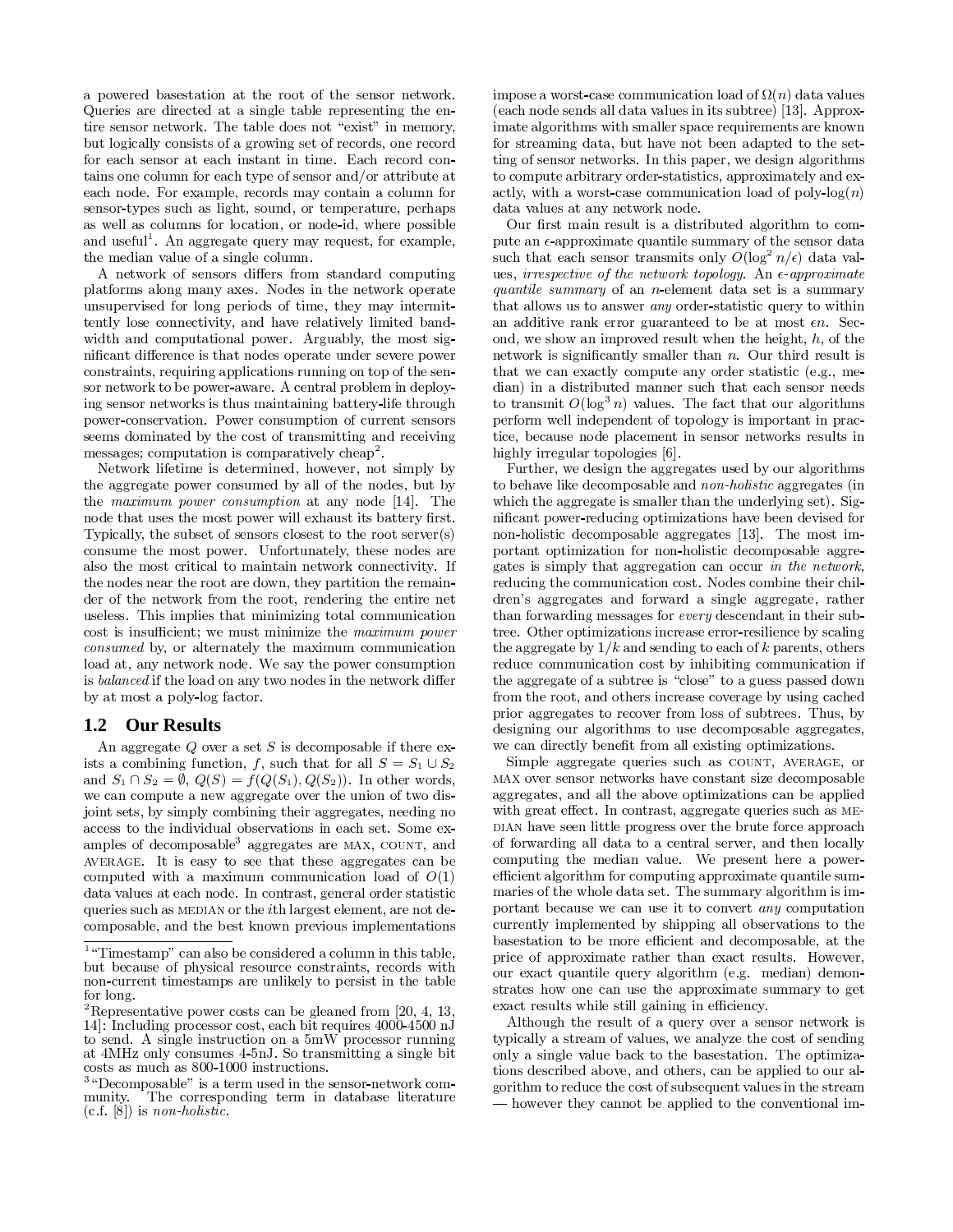plementation of median and quantile summary algorithms. Thus, analyzing the cost of a single value is a conservative measure, adopting a worst-case scenario for our algorithm.

#### **Sensor vs. Streaming Computation**  $1.3$

Computing responses to queries over sensor streaming data bears obvious similarities to computing the same responses over data streams, an area that has received great attention in recent years. Both attempt to answer questions about ephemeral data that does not lie in memory, cannot be directly accessed, and may be delivered to processors in orders we cannot control. Motwani et al [18] provide an overview of issues and progress in managing data streams. Madden and Franklin [12] provide a good introduction to sensor streaming data.

Nevertheless significant differences separate the two, and results over data streams cannot, in general, be directly applied to streaming sensor data. First, when sensor values change slowly enough, sensor networks can use multiple passes over the data. Second, uniformly sampling values from a sensor network with unknown topology is complex: sampling nodes near the leaves are more expensive than sampling near the root, sampling rate should correspond to density  $-$  but density is unknown, and loss of a single message can eliminate the values of an entire subtree. Sensor networks are inherently parallel, and no single processor observes all of the values in the stream. To compare sets of values observed in disjoint subtrees of the network, one either pays both communication and memory costs, or else aggregates the values in one subtree before seeing the values in the other, thereby discarding information. It is easy to see that the sensor net model is at least as hard as the streaming *model.* Space-efficient computation of a quantile summary in the streaming model corresponds to a communicationefficient computation of quantile summary in the sensor net model when the communication topology is a linear chain. The message sent up by the *i*th node to its parent can be interpreted as the quantile summary after  $i$  observations and vice versa. Thus, any topology-independent algorithm in the sensor net model can be immediately applied to the streaming model, but the converse is not true.

### $1.4$ **Related work**

Prior algorithms for in-network aggregation that balance power-consumption across the network do exist for sensor networks, but only for simple aggregates [13, 21]. However, there the balanced power property falls out naturally (and trivially) because most such aggregates are constant size  $(e.g. \text{COUNT}, \text{AVERAGE}, \text{or MAX})$ . Aggregates that balance power consumption are discussed even in sensor networks that are not addressed using database-like declarative queries [22], but here, too, balanced power consumption is a by-product of constant size aggregates.

The issue of power consumption of individual nodes as bottleneck is mentioned, but not specifically addressed, by Madden et al in [13]. In later work on TinyDB, Madden et al [14] address the issue directly, but not algorithmically. Rather, users can specify the desired lifetime of the network through the QUERY LIFETIME clause, and Tiny DB computes the sample interval necessary to guarantee that each node will last for that lifetime. The sample interval of the entire tree is limited by the sample rate of the nodes near the root. For non-trivial aggregates, algorithms with balanced power

consumption could support finer sample granularity for a given lifetime.

There has been little work, to our knowledge, on balanced power-consumption algorithms for order statistics. [13] categorizes MEDIAN as holistic, and therefore unoptimizable. Similarly, Zhao et al [22] does not consider optimizing medians, because they are not decomposable. Nevertheless, these unoptimizable aggregates are considered desirable by users, who felt the simple summarizations like average and count were too limited [10]. For similar reasons,  $[15]$  proposes tackling median and other more generalized aggregation predicates in future work.

Hellerstein  $et$   $al$  discusses some of these more general aggregates in [10]. In particular, they describe an implementation of a multi-resolution histograms that provide approximate summaries of the distribution of sensor readings, with successively finer resolution buckets at the cost of additional rounds of communication. This work is based on wavelet histograms [16], but unlike the quantile summary algorithms reported here, they do not provide any *guarantees* on accuracy, despite the existence of wavelet histograms with error guarantees for streaming data [7].

Dobra  $et$   $al$  use sketches to approximately answer complex aggregate queries over streaming data [5]. [1] discusses using sampling to obtain a small set representing a larger database, and operating on the reduced set to obtain quick but approximate answers. Several implementations of quantile summaries exist for streaming data [9, 17, 3]. In this paper we chose to extend the currently most space-efficient deterministic implementation of quantile summaries, GK [9], that uses  $O(\log(\epsilon n)/\epsilon)$  space in the streaming model. The individual quantiles summaries in the summary sets used in this paper share their representation (maintaining  $r_{min}()$ and  $r_{max}$  () for each stored observation). It may be equally possible to extend MRL summaries (Manku, Rajagopalan and Lindsay  $[17]$  or CM sketches  $[3]$  to sensor networks — both have decomposable summaries, and algorithmically may be simpler to combine without loss of precision or blowup in space. CM seems easier to extend (presumably you need only ensure that each node chooses the same set of  $\ln(1/\delta)$ hash functions, and the same set of  $log(n)$  dyadic sums, and trivially adding the corresponding terms when merging the summaries of each child). However, the resulting summary only has probabilistic accuracy guarantees, and the space requirements are worse by a factor of at least  $log(1/(\epsilon \delta))$ . The extension to MRL is not straightforward: the order and number of COLLAPSE operations will be constrained by the topology of the network. The impact on the space and accuracy of the algorithm is unclear.

Finally, our multi-pass algorithm for computing exact order statistics (such as medians) using approximate summaries with narrower and narrower ranges builds on the foundational work of Munro and Paterson on multi-pass selection and sorting [19].

### **PRELIMINARIES**  $2.$

Throughout this paper we assume that the sensor network is a tree. In the first sensor networks, nodes attached themselves to the network as close to the root as possible, resulting in shallow routing trees. Today, more sophisticated algorithms attempt to self-organize the routing tree in a more balanced manner. Tomorrow, sensor network routing trees may also take underlying physical features into ac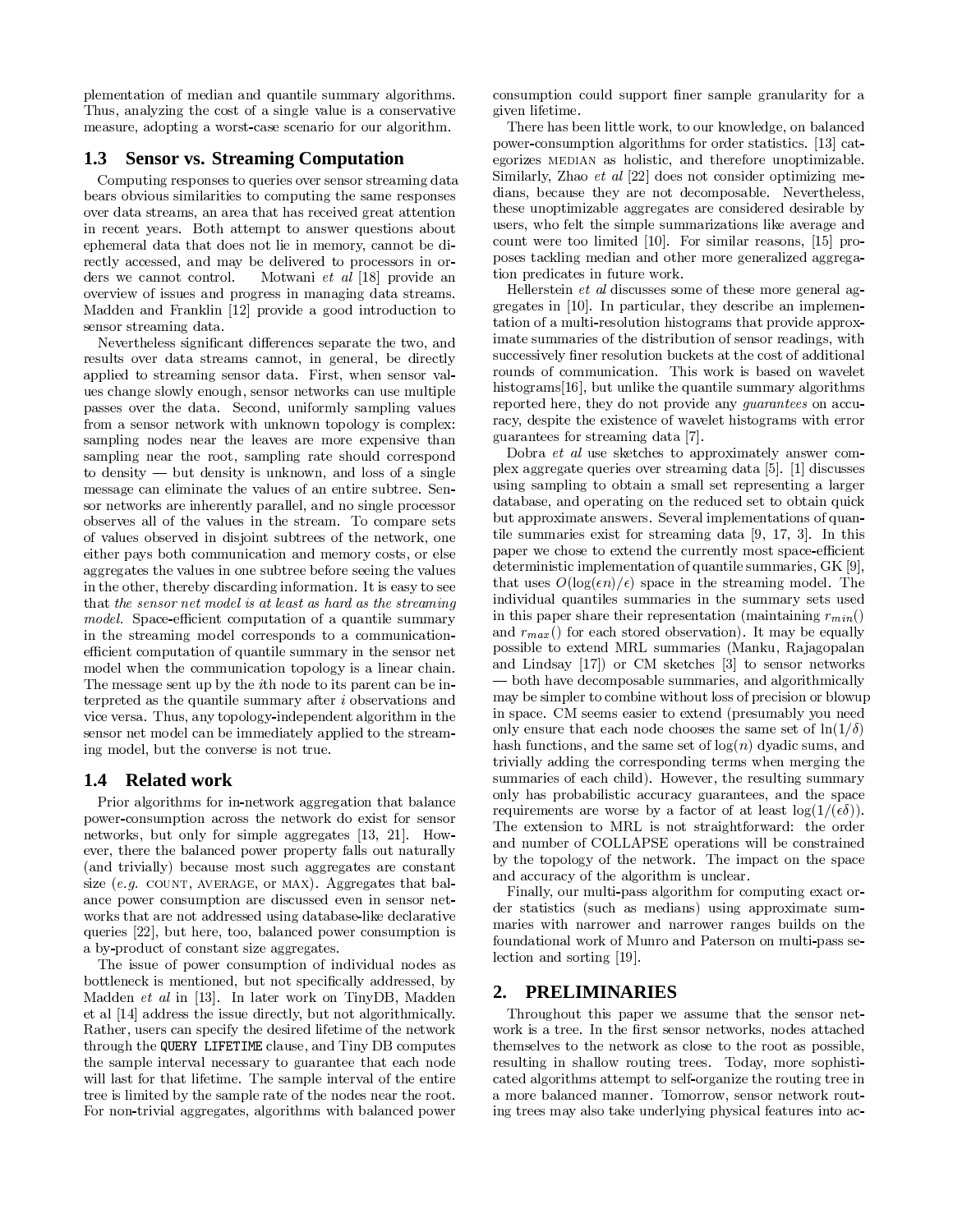count. Consequently we make no specific assumptions about the network topology other than it is a tree.

We use  $n$  to denote the larger of the number of network nodes and the number of data points in our observation set. An order-statistic query over a data set  $S$  takes as input an integer  $r \in [1..|S|]$  and outputs an element of rank r in S. We say that the order-statistic query is answered with  $\epsilon$ -accuracy if the output element is guaranteed to have rank within  $r+\epsilon n$ .

Following [9], a quantile summary for a set  $S$  is an ordered set  $Q = \{q_1, q_2, ..., q_\ell\}$  along with two functions rmin<sub>Q</sub> and  $\texttt{rmax}_Q$  such that

- (i)  $q_1 \leq q_2 \ldots \leq q_\ell$  and  $q_i \in S$  for  $1 \leq i \leq \ell$ .
- (ii) For  $1 \leq i \leq \ell$ , each  $q_i$  has rank at least  $\text{rmin}_Q(q_i)$ , and at most  $\texttt{rmax}_Q(q_i)$  in S.
- (iii) Finally,  $q_1$  and  $q_\ell$  are the smallest and the largest elements, respectively, in the set S, that is,  $\text{rmin}_O(q_1)$  =  $\max_Q(q_1)=1$ , and  $\min_Q(q_\ell)=\max_Q(q_\ell)=|S|$ .

We say that a summary Q is an  $\epsilon$ -approximate quantile summary for a set  $S$  if it can be used to answer any order statistic query over S with  $\epsilon$ -accuracy, that is it can be used to compute the desired order-statistic within a rank error of at most  $\epsilon |S|$ . The proposition below describes a sufficient condition on the function  $\texttt{rmin}_Q$  and  $\texttt{rmax}_Q$  to ensure an  $\epsilon$ -approximate summary.

PROPOSITION 1. (9) If a quantile summary satisfies the condition that for  $1 \leq i < l$ ,  $\texttt{rmax}_Q(q_{i+1}) - \texttt{rmin}_Q(q_i)$  is at most  $2\epsilon|S|$ , then it is an  $\epsilon$ -approximate summary.

In what follows, whenever we refer to a quantile summary as  $\epsilon$ -approximate, we assume that it satisfies the conditions of Proposition 1.

#### **APPROXIMATE ORDER STATISTICS** 3.

We now design an algorithm to compute  $\epsilon$ -approximate quantile summaries for any  $\epsilon > 0$ , such that each node transmits  $O(\log^2 n/\epsilon)$  data values irrespective of the underlying topology. We then present a more sophisticated variation of our main algorithm that exploits the height of the underlying topology, say  $h$ , to compute  $\epsilon$ -approximate summaries with only  $O(\log n \log(h/\epsilon)/\epsilon)$  data values transmitted by any node. Finally, we observe that a simplification of our main algorithm achieves  $\epsilon$ -accuracy with only a transmission load of  $O(h/\epsilon)$  at each node. This is of interest when the communication topology is a well-balanced tree, say, with height  $O(\log n)$ .

The high-level idea underlying our main algorithm is to compute quantile summaries in a bottom-up manner. Each node in the tree creates a set of  $O(\log n)$  quantile summaries that collectively summarize the data contained in its subtree. It sends these summaries to its parent node, which then suitably merges together the quantile summaries from each of its children into its own set of local summaries, and sends merged summaries upwards to its own parent. The process continues until summaries arrive at the root which then merges together all received summaries into a single summary for the entire data set.

### 3.1 The Main Algorithm

We now describe in detail the structure of the sets of quantile summaries and the procedure for merging them. For ease of exposition, we will assume throughout that all data values are distinct. Our algorithms apply even when data values are not distinct.

### 3.1.1 Initial Quantile Summaries

Each node initially computes an  $\epsilon/2$ -approximate summary of any observations gathered by its sensor. This is done by simply sorting the set  $S$  of observations locally, and choosing, elements of rank  $1, \epsilon |S|, 2\epsilon |S|, ..., |S|$ . The resulting summary Q has at most  $(1/\epsilon+1)$  elements and satisfies the property that for any two consecutive elements  $q_i, q_{i+1}$ in the summary,  $\texttt{rmax}_Q(q_{i+1}) - \texttt{rmin}_Q(q_i)$  is at most  $\epsilon|S|$ . By Proposition 1, it follows that Q is  $\epsilon/2$ -approximate.

### 3.1.2 Ouantile Summaries at Intermediate Nodes

We describe here the structure of the set  $\mathcal{Q}_v$  of summaries sent up by each node v of the tree. Let  $\mathcal{Q}_v$  =  $\{Q_v^1, Q_v^2, ..., Q_v^k\}$  where each  $Q_v^i$  is a quantile summary covering a set of  $n_v^i$  data values. Let  $\texttt{class}(Q_v^i) = |\log n_v^i|$ , and let  $n_v$  denote the total number of data values covered by the subtree rooted at node v. The set  $Q_v$  satisfies the following three properties:

- (a)  $\sum_{i=1}^{k} n_v^i = n_v$ .
- (b) For any  $1\leq i < j \leq k,$  the data values covered by  $Q_v^i$  and  $Q_v^j$  are disjoint.
- (c) Finally, for  $1 \leq i < j \leq k$ ,  $\texttt{class}(Q_v^i) \neq \texttt{class}(Q_v^j)$ .

An immediate consequence of the last property above is that  $k \leq \log n$ .

### 3.1.3 Merging Quantile Summaries at Intermediate **Nodes**

We now describe how a node  $u$  in the tree merges together quantile summaries received from its children nodes say  $v_1, v_2, ..., v_p$ , along with quantile summary of data values locally gathered by it. At a high-level, the procedure works by repeatedly combining together quantile summaries of the same class and replacing them with a new quantile summary until no two summaries have the same class. This is refered to as the *combine* operation. Once combine is no longer applicable, we apply a *prune* operation to each resulting quantile summary so as to ensure that no summary contains more than  $B + 1$  elements where we set  $B = \log n/\epsilon$ . The operation slightly reduces the accuracy – an  $\epsilon'$ -approximate summary becomes  $(\epsilon' + 1/(2B))$ -accurate after we apply prune. After this phase, all summaries, at most one of each class, are forwarded by  $u$  to its parent node in the tree.

The Combine Operation Let  $Q' = \{x_1, x_2, ..., x_a\}$  and  $Q'' = \{y_1, y_2, ..., y_b\}$  be two quantile summaries. The operation combine( $Q', Q''$ ) produces a new quantile summary  $Q = \{z_1, z_2, ..., z_{a+b}\}\$ by simply sorting the union of the elements in two summaries, and defining new rank functions for each element as follows. W.l.o.g. assume that  $z_i$  corresponds to some element  $x_r$  in  $Q'$ . Let  $y_s$  be the largest element in  $Q''$  that is smaller than  $x_r$  ( $y_s$  is undefined if no such element), and let  $y_t$  be the smallest element in  $Q''$  that is larger than  $x_r$  ( $y_t$  is undefined if no such element). Then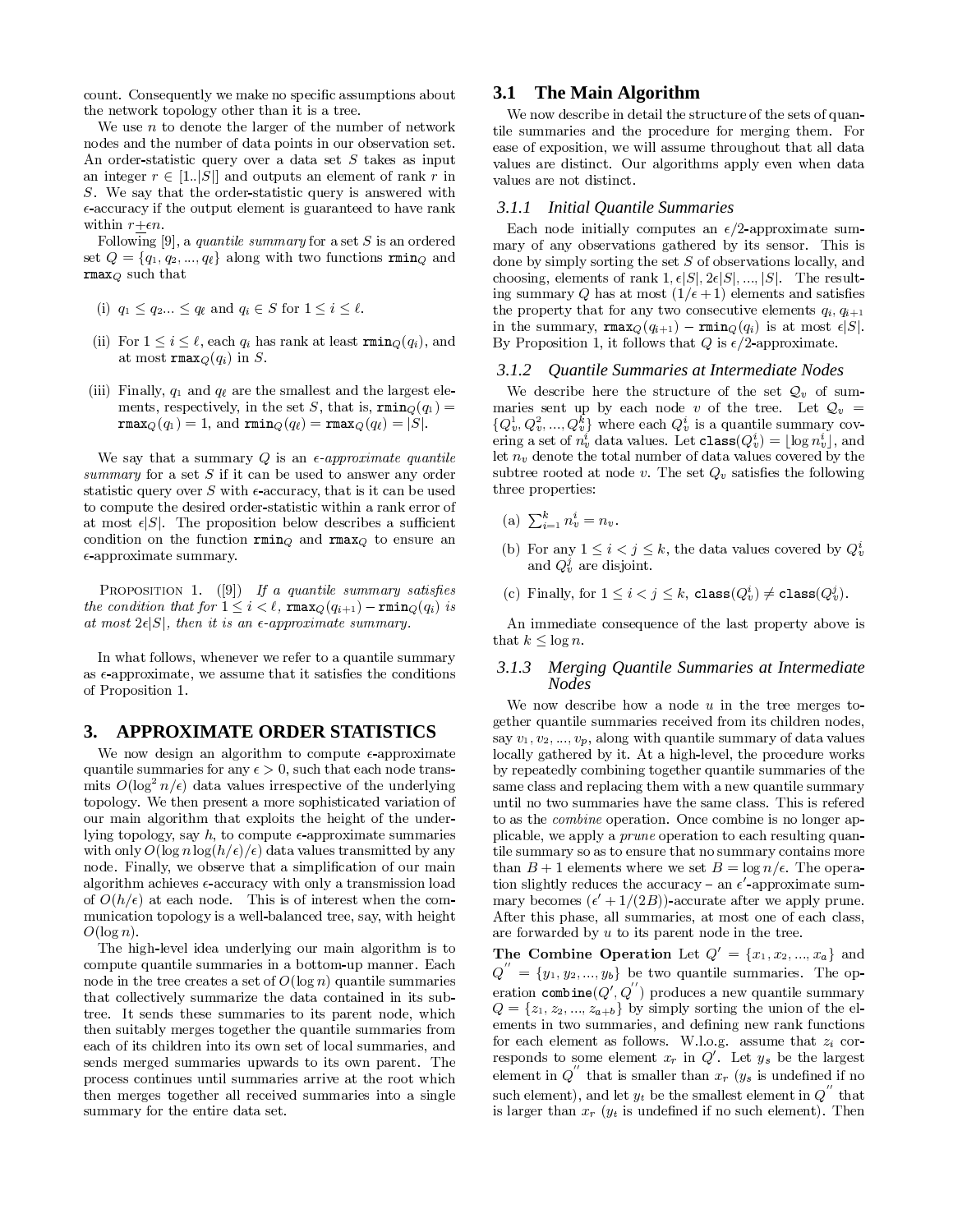$$
\begin{aligned}\n\texttt{rmin}_Q(z_i) &= \left\{ \begin{array}{ll} \texttt{rmin}_{Q'}(x_r) & \text{if } y_s \text{ undefined} \\
\texttt{rmin}_{Q'}(x_r) + \texttt{rmin}_{Q''}(y_s) & \text{otherwise}\n\end{array} \right. \\
\texttt{rmax}_Q(z_i) &= \left\{ \begin{array}{ll} \texttt{rmax}_{Q'}(x_r) + \texttt{rmax}_{Q''}(y_s) & \text{if } y_t \text{ undefined} \\
\texttt{rmax}_{Q'}(x_r) + \texttt{rmax}_{Q''}(y_t) - 1 & \text{otherwise}\n\end{array} \right.\n\end{aligned}
$$

LEMMA 1. Let Q' be an  $\epsilon'$ -approximate quantile summary for a multiset S', and let  $Q^{\prime\prime}$  be an  $\epsilon^{\prime\prime}$  -approximate quantile summary for a multiset S''. Then combine $(Q', Q'')$  produces<br>an  $\overline{\epsilon}$ -approximate quantile summary Q for the multiset S =  $S' \cup S''$  where  $\overline{\epsilon} = \max{\{\epsilon', \epsilon''\}}$ .

PROOF. Let  $n'$  and  $n''$  respectively denote the number of observations covered by  $Q'$  and  $Q''$ . Consider any two consecutive elements  $z_i, z_{i+1}$  in Q. By Proposition 1, it suffices to show that  $\max_Q(z_{i+1}) - \min_Q(z_i) \leq 2\overline{\epsilon}(n' + n'')$ . We analyze two cases. First,  $z_i, z_{i+1}$  both come from a single summary, say elements  $x_r, x_{r+1}$  in  $Q'$ . Let  $y_s$  be the largest element in  $Q''$  that is smaller than  $x_r$  and let  $y_t$  be the smallest element in  $Q''$  that is larger than  $x_{r+1}$ . Observe that if  $y_s$  and  $y_t$  are both defined, then they must be consecutive elements in  $Q''$ .

$$
\begin{array}{rl} \texttt{rmax}_Q(z_{i+1}) - \texttt{rmin}_Q(z_i) & \leq\\ &&\qquad [\texttt{rmax}_{Q'}(x_{r+1}) + \texttt{rmax}_{Q''}(y_t) - 1]\\ && -[\texttt{rmin}_{Q'}(x_r) + \texttt{rmin}_{Q''}(y_s)]\\ &&\leq& \left[\texttt{rmax}_{Q'}(x_{r+1}) - \texttt{rmin}_{Q'}(x_r)\right] +\\ &&\qquad [\texttt{rmax}_{Q''}(y_t) - \texttt{rmin}_{Q''}(y_s) - 1]\\ &&\leq& 2\overline{\epsilon}(n^{'} + n^{''}). \end{array}
$$

Otherwise, if only  $y_s$  is defined, then it must be the largest element in  $Q''$ ; or if only  $y_t$  is defined, it must be the smallest element in  $Q''$ . A similar analysis can be applied for both these cases as well.

Next we consider the case when  $z_i$  and  $z_{i+1}$  come from different summaries, say,  $z_i$  corresponds to  $x_r$  in  $Q'$  and  $z_{i+1}$  corresponds to  $y_t$  in  $Q''$ . Then observe that  $x_r$  is the largest element smaller than  $y_t$  in  $Q'$  and that  $y_t$  is the smallest element larger than  $x_r$  in  $Q''$ . Moreover,  $x_{r+1}$  is the smallest element in  $Q'$  that is larger than  $y_t$ , and  $y_{t-1}$ <br>is the largest element in  $Q'$  that is smaller than  $x_r$ . Using these observations, we get

$$
\begin{array}{rl} {\rm rmsx}_Q(z_{i+1})-{\rm rmin}_Q(z_i)&\leq\\ &&[{\rm rmsx}_{Q^{\prime\prime}}(y_t)+{\rm rmsx}_{Q^{\prime}}(x_{r+1})-1]\\ &&-[{\rm rmin}_{Q^{\prime}}(x_r)+{\rm rmin}_{Q^{\prime\prime}}(y_{t-1})]\\ &&\leq&[{\rm rmsx}_{Q^{\prime\prime}}(y_t)-{\rm {min}}_{Q^{\prime\prime}}(y_{t-1})]+\\ &&[{\rm {rmsx}}_{Q^{\prime}}(x_{r+1})-{\rm {min}}_{Q^{\prime}}(x_r)-1]\\ &&\leq& 2\overline{\epsilon}(n^{'}+n^{''}). \end{array}
$$

 $\Box$ 

COROLLARY 1. Let  $Q$  be a quantile summary produced by repeatedly applying the combine operation to an initial set of summaries  $\{Q_1, Q_2, ..., Q_q\}$  such that  $Q_i$  is an  $\epsilon_i$ . approximate summary. Then regardless of the sequence in which combine operations are applied, the resulting summary Q is guaranteed to be  $(\max_{i=1}^{q} \epsilon_i)$ -approximate.

PROOF. By induction on q. The base case of  $q = 2$  follows from Lemma 1. Otherwise,  $q > 2$ , and we can partition the set of indices  $I = \{1, 2, ..., q\}$  into two disjoint sets  $I_1$ and  $I_2$  such that  $Q$  is a result of the combine operation applied to summary  $Q'$  resulting from a repeated application of combine to  $\{Q_i | i \in I_1\}$ , and summary  $Q''$  results from a repeated application of combine to  $\{Q_i | i \in I_2\}$ . By induction hypothesis,  $Q'$  is  $\max_{i \in I_1} \epsilon_i$ -approximate and  $Q''$ is  $\max_{i \in I_2} \epsilon_i$ -approximate. By Lemma 1, then Q must be  $\max_{i \in I_1 \cup I_2} \epsilon_i = \max_{i \in I} \epsilon_i$ -approximate.  $\Box$ 

The Prune Operation The prune operation takes as input an  $\epsilon'$ -approximate quantile summary  $Q'$  and a parameter B, and returns a new summary Q of size at most  $B + 1$ such that Q is an  $(\epsilon' + (1/(2B)))$ -approximate quantile summary for  $S$ . Thus **prune** trades off slightly on accuracy for potentially much reduced space. We generate  $Q$  by querying Q' for elements of rank  $1, |S|/B, 2|S|/B, ..., |S|$ , and for each element  $q_i \in Q$ , we define  $\text{rmin}_Q(q_i) = \text{rmin}_{Q'}(q_i)$ , and  $\max_{Q}(q_i) = \max_{Q'}(q_i).$ 

LEMMA 2. Let Q' be an  $\epsilon'$ -approximate quantile summary for a multiset S. Then  $\texttt{prune}(Q')$  produces an  $(\epsilon'+1/(2B))$ approximate quantile summary  $Q$  for  $S$  containing at most  $B+1$  elements.

**PROOF.** For any pair of consecutive elements  $q_i, q_{i+1}$  in Q. rnax<sub>Q</sub>( $q_{i+1}$ ) – rnin<sub>Q</sub>( $q_i$ )  $\leq (\frac{1}{B} + 2\epsilon')|S|$ . By Proposition 1,<br>it follows that Q must be  $(\epsilon' + 1/(2B))$ -approximate.  $\square$ 

### 3.1.4 Merging Quantile Summaries at the Root

Once the root receives quantile summaries from all its children, it combines together all summaries, irrespective of their class, and then applies prune operation to the resulting summary.

### 3.1.5 Overall Analysis

The total amount of data transmitted by any node is bounded by  $O(Bk)$  where k is the number of distinct classes at the node. As noted earlier, k is bounded by  $\log n$ . Thus if we set the parameter  $B = \log n/\epsilon$ , to get an overall upper bound of  $\log^2 n/\epsilon$  on the maximum size of transmission by any node. Our goal now is to show that the resulting quantile summary at the root is guaranteed to be  $\epsilon$ -approximate.

LEMMA 3. For any node  $u$  in the tree, a class i quantile summary in the set  $Q_u$  has error at most  $\epsilon_i = \epsilon/2 + (i/(2B))$ .

PROOF. We will prove by induction on the height that for any node  $u$  in the tree, a class  $i$  quantile summary in the set  $\mathcal{Q}_u$  has error at most  $\epsilon_i = \epsilon/2 + (i/(2B))$ . The base case is easy to verify. Now suppose that the hypothesis holds for all nodes with height less than  $j$ . Consider a node  $u$  at height j with children  $v_1, v_2, ..., v_p$ . Let  $Q_1, Q_2, ..., Q_q$  be the resulting summaries just before the prune operation becomes applicable at node  $u$ . Consider a summary  $Q_{\ell}$  obtained by combining summaries  $Q'_1, ..., Q'_d$  in some arbitrary (valid) order. If  $d = 1$ , then  $Q_{\ell}$  is identical to one of the summaries at a child node of  $u$  and prune operation will not alter this summary. By induction hypothesis, the summary satisfies the claim since its class remains unchanged. If  $d \geq 2$ , then class( $Q_{\ell}$ ) > class( $Q_{a}$ ) for  $1 \leq a \leq d$  since each application of the combine operation increases the class size by one. Prior to the prune operation, we know by Corollary 1 that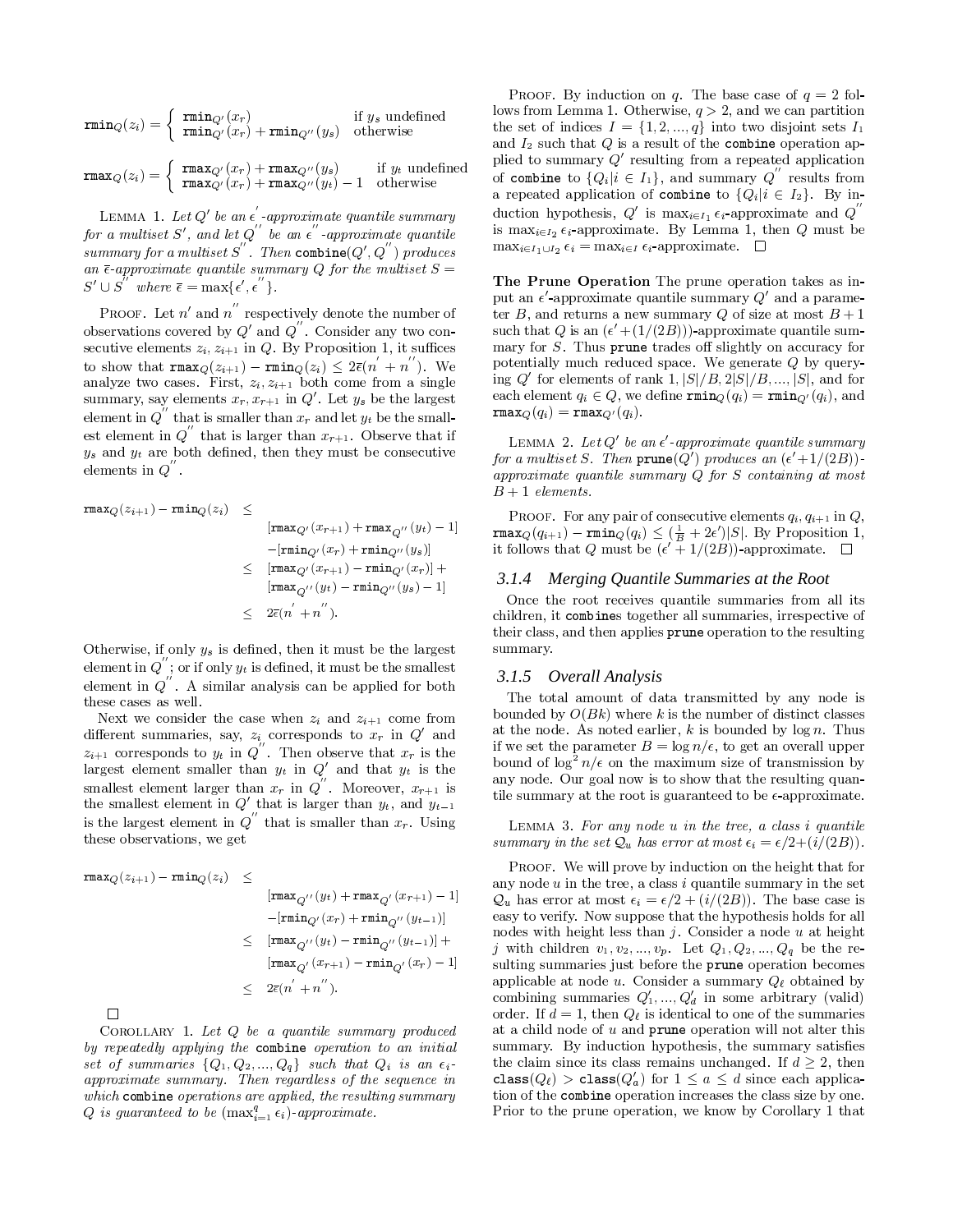the summary  $Q_{\ell}$  must be  $\epsilon' = \max_{1 \leq a \leq d} \epsilon_a$ -approximate. After we apply the prune operation, by Lemma 2, the new summary is  $(\epsilon' + 1/(2B))$ -approximate.  $\Box$ 

LEMMA 4. The quantile summary computed at the root is  $\epsilon$ -approximate.

PROOF. We consider two cases. Suppose the root receives a quantile summary of class  $\log n$ . In this case, by the definition of class, entire data set is represented in this single summary, and there are no other quantile summaries received by the root. By Lemma 3, a class  $\log n$  summary is  $\epsilon$ -approximate, and since incoming summaries are already pruned, this summary is unaltered at the root and the theorem holds. Otherwise, each incoming summary has class at most  $\log n - 1$ , and by Lemma 3, all incoming summaries are guaranteed to be  $(\epsilon - 1/(2B))$ -approximate. The quantile summary eventually generated by the repeated application of combine at the root is thus  $(\epsilon - 1/(2B))$ -approximate by Corollary 1. Finally, by Lemma 2, an application of prune increases the error by  $1/(2B)$ , resulting in an  $\epsilon$ -approximate summary.  $\square$ 

Summarizing the above analysis, we get the following result.

THEOREM 1. There is a distributed algorithm to compute an  $\epsilon$ -approximate quantile summary with a maximum transmission load of  $O(\log^2 n/\epsilon)$  at each node.

Sensor networks generally have irregular topologies, and we need to resort to class in order to bound the number of prune operations. However, if the height of the tree,  $h$ , is very small then a simpler and more efficient algorithm is possible.

THEOREM 2. There is a distributed algorithm to compute an  $\epsilon$ -approximate quantile summary with a maximum transmission load of  $O(h/\epsilon)$  at each node.

PROOF. At each node we combine all the data into a single summary  $Q'$ , which we prune to  $h/\epsilon$  elements. Each time we apply **prune** (at most h times) we increase  $\epsilon'$  by  $\epsilon/2h$ . Thus, if summaries at the leaves have precision  $\epsilon/2$ , we are guaranteed that summaries are  $\epsilon$ -approximate when they reach the root, with a maximum communication cost of only  $O(h/\epsilon)$ .  $\Box$ 

#### **An Improved Algorithm**  $3.2$

We now refine the main algorithm above to exploit information about the communication topology, namely, its height h. If the height of the topology is  $o(n)$ , as in the case of many realistic topologies, the new algorithm gives stronger performance guarantees. However, if  $h$  is much smaller than *n*, e.g.  $O(\log n)$  as is the case for balanced trees), then the  $O(h/\epsilon)$  algorithm described in Theorem 2 is the best algorithm to use.

The idea is to introduce an additional operation, called reduce which ensures that no node in the tree sends up more than  $O(\log(h/\epsilon))$  quantile summaries. The reduce operation is applied after the combine and the prune operations, just before a node is ready to forward its summary set to its parent. It increases the error in one of the summaries by  $\epsilon/2h$ . Since the operation is applied at most once at each node along the path to the root, the cumulative error as a result of this operation is at most  $\epsilon/2$ .

The input to reduce is a set  $\mathcal{Q}_v = \{Q_1, Q_2, ..., Q_k\}$  of quantile summaries such that for  $1 \leq i \leq k$ , class $(Q_i)$ class( $Q_{i+1}$ ). Output of reduce is a new set  $Q'_v$  of quantile summaries where  $Q'_v = Q_v$  if  $k \leq \log(8h/\epsilon)$ . Otherwise,  $\mathcal{Q}'_v = \{Q_j, ..., Q_{k-1}, Q'_k\}$  where j is the smallest index such that  $\texttt{class}(Q_j) > \texttt{class}(Q_k) - \log(8h/\epsilon)$ , and  $Q'_k$  is a new summary. In other words, we absorb the first  $j-1$  summaries into  $Q_k$ . We now describe how this absorption is done:

- (a) Each summary  $Q_i$  such that  $1 \leq i < j$ , is first replaced by a new 2-element summary, containing the smallest and the largest elements represented by it. The function rmin and rmax remain unchanged for these elements.
- (b) We then combine these modified summaries into  $Q_k$ just as in a combine operation even though the summaries have different classes. This produces a new summary  $Q'_k$  containing at most  $B + 2(j - 1) \leq 3B$ elements, for any choice of  $B \geq \log(n)$ .

To analyze the error introduced by this step, suppose the class of the summary  $Q_k$  is  $\alpha$ , that is,  $Q_k$  represents at least  $2^{\alpha}$  observations. Then total size of observations represented by  $Q_1, ..., Q_{j-1}$  is at most  $\epsilon 2^{\alpha}/2h$ . As a result of the operations (a) and (b) above, we can introduce at most an error of  $\epsilon/2h$  in  $Q_k$  (for instance, if all observations represented by  $Q_1, Q_2, ..., Q_{j-1}$  fall between 2 consecutive elements in  $Q_k$ ).

THEOREM 3. There is a distributed algorithm to compute an  $\epsilon$ -approximate quantile summary with a maximum transmission load of  $O((\log n \log(\frac{h}{\epsilon}))/\epsilon)$  at each node.

PROOF. We run the main algorithm presented in Section 3.1 along with an application of reduce before each broadcast of quantile summaries by a node to its parent. We slightly change some parameters of the algorithm: initial summaries are computed to be  $\epsilon/4$ -approximate and B is chosen to be  $\log n/4\epsilon$ . Following the analysis in Subsection 3.1.5, we know that the summary computed at the root is  $\epsilon/2$ -approximate with this setting of parameters if there is no reduce operation along the way. But each application of reduce increases the error by  $\epsilon/2h$ , bounding the cumulative error due to reduce to be  $\epsilon/2$ . Thus the final summary at the root is guaranteed to be  $\epsilon$ -approximate. Finally, the bound on the maximum transmission load immediately follows from our choice of  $B$  and that the reduce operation ensures that no node sends more than  $O(\log(\frac{h}{\epsilon}))$  summaries, with size of each summary bounded by  $3B$ .  $\square$ 

## **4. EXACT ORDER STATISTICS**

We now build on the approximate quantile summary algorithm of the preceding section to design a multi-pass distributed algorithm that can exactly compute any particular order statistic. The new algorithm is exact rather than approximate, computes a specific quantile rather than summarizing all quantiles, requires multiple passes rather than a single pass, and has an overall transmission load of  $O(\log^3 n)$ data values

The basic idea of the algorithm is quite simple. Suppose we wish to find an element of rank  $r$ . In the first pass, the algorithm computes an  $\epsilon/4$ -approximate summary of the entire data set. We then query the summary for elements of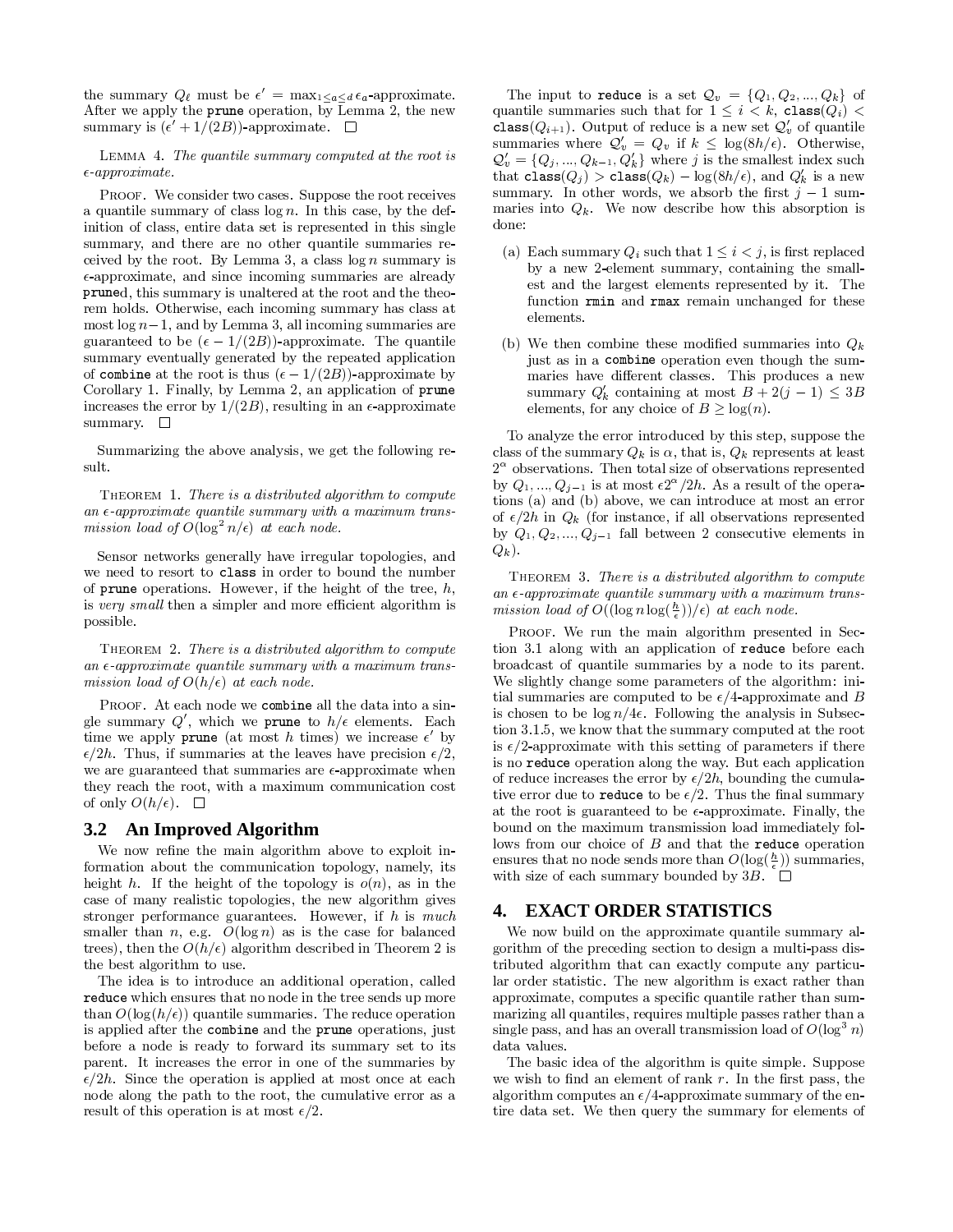

Figure 1: Total communication cost expended by worst-case node in the entire network in multiple passes, while computing the median.  $\epsilon$  refers to the precision of the summaries used in each pass to get the exact result. Finer granularity  $\epsilon$  increases the space used in each pass, but reduces the number of passes. The  $x$ -axis is the network diameter; there are  $x^2$  nodes in the network.

rank  $r - (\epsilon n)/4$  and  $r + (\epsilon n)/4$ , respectively. Let x and y be the elements returned by the summary. Since the summary is  $\epsilon/4$ -approximate, we know that  $\texttt{rank}(x) \leq r \leq \texttt{rank}(y)$ , and rank $(y) \leq$  rank $(x) + \epsilon n$ . In the second pass, the algorithm broadcasts the elements  $x$  and  $y$  to all sensors, and now computes an  $\epsilon/4$ -approximate summary of only those data values that are in the interval  $[x, y]$ . Along the way, we also maintain a count of number of observations that are less than  $x$ , thus computing the exact rank of  $x$ . We now reset the rank value r to be  $r - \text{rank}(x)$ , and repeat the entire process again. After  $p$  passes, the length of the interval containing the element of rank r is at most  $\epsilon^p n$ . In at most  $p = \log_{1/\epsilon}(n)$  passes, we are guaranteed that the interval containing element of rank  $r$  has length 1, giving us the element of rank r itself. Any fixed value of  $\epsilon \in (0,1)$ suffices to bound the total number of passes by  $O(\log n)$ . Smaller values of  $\epsilon$  increase the maximum communication load in each pass while larger values of  $\epsilon$  increase the total number of passes, giving us a tradeoff between the number of passes and the transmission load in each pass. We also observe that the above algorithm can be terminated after  $i$ passes to get an interval of length  $\epsilon^{i}n$  containing the element of rank  $r$ . Combining with Theorem 1, we get the following theorem.

THEOREM 4. There is a distributed algorithm to compute any order statistic exactly with an overall transmission load of  $O(\log^3 n)$  data values at each node. Furthermore, we can answer any fixed order-statistic query to within an accuracy of  $\delta$ , with an overall transmission load of  $O(\log^2 n \log(1/\delta))$ data values.

#### **PRACTICAL CONCERNS** 5.

In terms of impact on real sensor network implementations, our work makes two contributions. First, our balanced power algorithms extend network lifetime by reducing maximum per-node power consumption. Second, cost can be further reduced because our approximate and exact order-statistic algorithms are amenable to the general optimization techniques introduced in earlier works  $(e, q, \; [13])$ and [22]) on aggregate queries over sensor networks, such as



Figure 2: Number of bytes transmitted by worstcase node in the sensor network, while computing an  $\epsilon$ -approximate summary of all the sensor readings.  $\epsilon$  represents the precision of the final summary. Smaller  $\epsilon$ s produce more accurate summaries, but require more communication.

child caching and hypothesis testing.

In order to compare our balanced-power algorithm with earlier aggregation algorithms, we implemented our  $\epsilon$ -approximate quantile summary and exact median computations on the sensor network simulator of Madden and Stanek (used in [13, 14, 10]). The median algorithm on that simulator, similar to all we are aware of, ships all observations to a central server and computes the median there. (Sampling implementations have been attempted, but are reported to have extremely inaccurate results).

We simulated sensor networks with a square grid topology, varying the diameter of the network. We expect our algorithm to perform well asymptotically, but it was unclear whether it would perform well at a small scale. Our measurements show that, after applying some simple optimizations (described in Appendix A), we always outperform centralized algorithms in both total and max per-node power. (Even without the optimizations, our maximum power consumption per-node is lower than the maximum in the centralized algorithms.)

Our measurements are summarized in Appendix B, but we briefly show some results here. We chose parameters that were, in some sense, pessimal for our algorithm. We chose a grid topology, with a relatively high branching factor near the root, because this gave the centralized algorithm the benefit from splitting the incoming observations into as many different paths as possible (our algorithm is indifferent to topology). We chose to simulate perfectly reliable radios, because our summaries can easily recover from losses (through child caching of summaries), while centralized algorithms cannot, without using space proportional to the size of the tree. Our computation of exact order statistics requires multiple passes. We allowed the sensor readings to change arbitrarily between passes (although the readings were drawn from the original distribution), rather than change slowly or with any relation to their previous value. The centralized algorithm is single-pass, and hence unaffected, but our exact median algorithm requires extra passes if it finds that it converged to a range that does not include the median. When measuring the per-node cost in our multi-pass computation, we capture some worst-case possi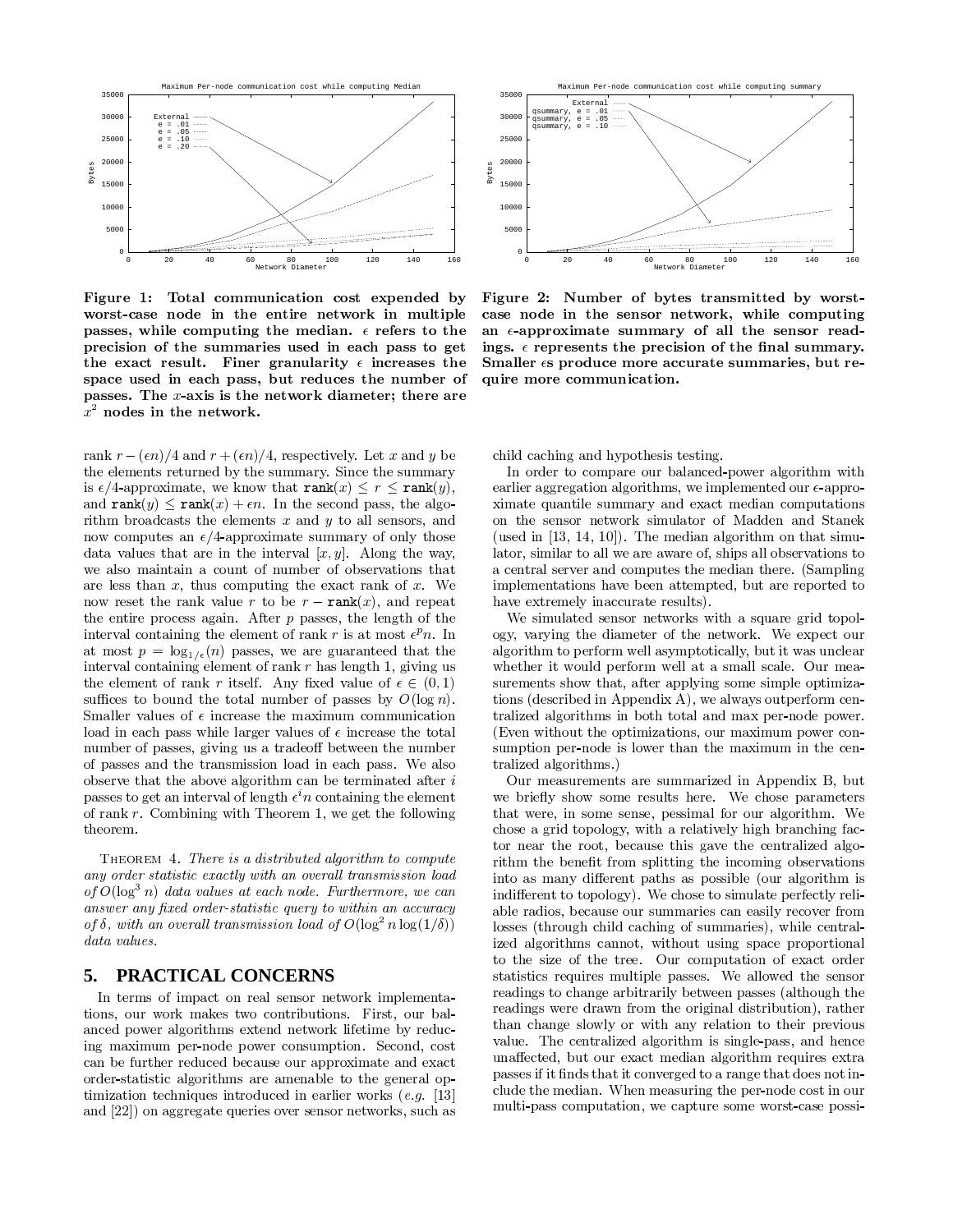bilities by post-facto combining the maximum communication cost in each pass to the *same* node, even if, in fact, the node consuming the most power differed between passes. In our simulation we had every sensor generate a unique value (although in Appendix B we show how our cost is much reduced when the number of distinct values obtained by sensor readings is smaller than the number of sensors).

Figures 1 and 2 show that even in our pessimistic simulation, the algorithms described here consume less power than our worst-case analysis and far better than prior implementations.

### **CONCLUSIONS** 6.

We presented the first algorithms for computing exact and approximate order statistics that balance power consumption over an entire sensor network. In contrast to earlier approaches that lead to a worst-case communication load of  $\Omega(n)$  data values on some of the network nodes, our algorithms ensure that no node sends more than  $\text{poly-log}(n)$ data values. Our main results hold without regard (or even a priori knowledge of) the network topology; an important requirement in sensor networks which have irregular and dynamically changing topology. We also observe that the problem of computing communication-efficient approximate quantile summaries over sensor networks is at least as hard (and possibly harder) as the problem of computing spaceefficient approximate quantile summaries in the data stream model. Specifically, the latter problem corresponds to the special case of the sensor net problem when the communication topology is a linear chain. We also note here that our algorithms use decomposable aggregates at each node, so the computations are amenable to standard in-network optimizations. Finally, we have shown through simulation that in practice the algorithms perform substantially better than prior, centralized, algorithms even over moderate size networks.

### **Acknowledgments**

We thank the anonymous referees whose thorough reading and suggestions have helped improve our presentation.

#### **REFERENCES** 7.

- [1] Daniel Barbara, William DuMouchel, Christos Faloutsos, Peter J. Haas, Joseph M. Hellerstein, Yannis Ioannidis, H.V. Jagadish, Theodore Johnson, Raymond Ng, Viswanath Poosala, Kenneth A. Ross, and Kenneth C. Sevcik. The New Jersey Data Reduction Report. Data Engineering Bulletin,  $20(4):3-45$ , December 1997.
- [2] Phillipe Bonnet, Johannes Gehrke, and Praveen Seshadri. Towards sensor database systems. In Proceedings of Conference on Mobile Data Management, January 2001.
- [3] Graham Cormode and S. Muthukrishnan. An improved data stream summary: The count-min sketch and its applications. In to appear in Proceedings of Latin American Theoretical Informatics (LATIN  $2004$ ), April 2004. Buenos Aires, Argentina (also available as DIMACS Tech Report TR-2003-20).
- [4] Crossbow Technology, Inc. Wireless sensor networks: MICA, MICA2, and MICA2DOT.

http://www.xbow.com/Products/Wireless\_Sensor\_Networks.htm.

- [5] Alin Dobra, Minos Garofalakis, Johannes Gehrke, and Rajeev Rastoghi. Processing complex aggregate queries over data stream. In Proceedings of the 2002 ACM SIGMOD Intl. Conference on Management of *Data*, pages 61–72, June 4-6 2002. Madison, WI.
- [6] Deepak Ganesan, Sylvia Ratnasamy, Hanbiao Wang, and Deborah Estrin. Coping with irregular spatio-temporal sampling in sensor networks. In Proceedings of Second Annual Workshop on Hot Topics in Networking (HOTNETS-II), November 20-21 2003. Cambridge, MA.
- [7] Minos Garofalakis and Phillip B. Gibbons. Wavelet synopses with error guarantees. In Proceedings of the 2002 ACM SIGMOD Intl. Conference on Management  $of$   $Data,$  pages 476–487, June 4-6 2002. Madison, WI.
- [8] Jim Gray, Adam Bosworth, Andrew Layman, and Hamid Pirahesh. Data Cube: A relational operator generalizing group-by, cross-tabl and sub-totals. In Proceedings of the 12th International Conference on Data Engineering (ICDE '96), pages 152-159, 1996.
- [9] Michael Greenwald and Sanjeev Khanna. Space-efficient online computation of quantile summaries. In Proceedings of the 2001 ACM SIGMOD Intl. Conference on Management of Data, pages  $58-66$ , May 2001.
- [10] Joseph M. Hellerstein, Wei Hong, Samuel Madden, and Kyle Stanek. Beyond average: Toward sophisticated sensing with queries. In Proceedings of 2nd International Workshop on Information *Processing in Sensor Networks (IPSN '03)*, pages 63-79. (Lecture Notes in Computer Science 2634), Springer Verlag, April 2003. Palo Alto, CA.
- [11] Chalermek Intanagonwiwat, Ramesh Govndan, and Deborah Estrin. Directed diffusion: A scalable and robust communication paradigm for sensor networks. In Proceedings of the 6th annual ACM/IEEE Conference on Mobile Computing and Networking  $(MobiCOM$  '00), pages 56–67, August 2000. Boston, MA.
- [12] Samuel Madden and Michael J. Franklin. Fjording the stream: An architechture for queries over streaming sensor data. In Proceedings of the ICDE, 2002. San Jose, CA.
- [13] Samuel Madden, Michael J. Franklin, Joseph M. Hellerstein, and Wei Hong. TAG: a Tiny AGgregation service for ad-hoc sensor networks. In Proceedings of the 5th Symposium on Operating Systems Design and Implementation (OSDI '02), pages 131-146, December 9-11 2002. Boston, MA.
- [14] Samuel Madden, Michael J. Franklin, Joseph M. Hellerstein, and Wei Hong. The design of an acquisitional query processor for sensor networks. In Proceedings of the 2003 ACM SIGMOD International Conference on the Management of Data, pages 491-502, June 9-12 2003. San Diego, CA.
- [15] Samuel Madden, Robert Szewczyk, Michael J. Franklin, and David Culler. Supporting aggregate queries over ad-hoc wireless sensor networks. In  $In$ Proceedings of Workshop on Mobile Computing and Systems Applications, 2002.
- [16] Stephane Mallat. A Wavelet tour of signal processing. Academic Press, 2nd edition, 1999. London, UK.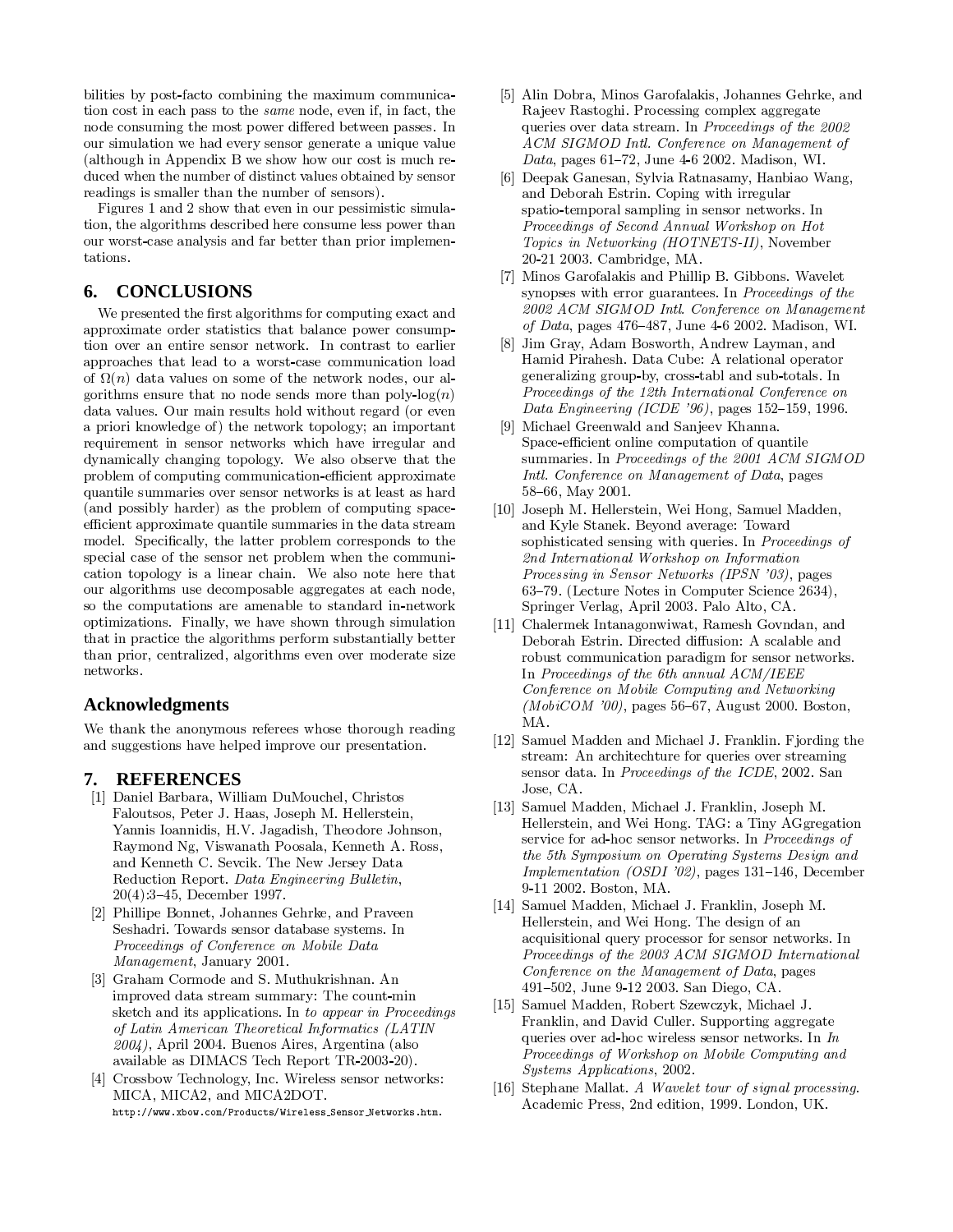- [17] Gurmeet Singh Manku, Sridhar Rajagopalan, and Bruce G. Lindsay. Approximate medians and other quantiles in one pass and with limited memory. SIGMOD Record (ACM Special Interest Group on Management of Data),  $27(2):426-435$ , June 1998. Seattle, WA
- [18] Rajeev Motwani, Jennifer Widom, Arvind Arasu, Brian Babcock, Shivnath Babu, Mayur Datar, Gurmeet Singh Manku, Chris Olston, Justin Rosenstein, and Rohit Varma. Query processing, approximation, and resource management in a data stream management system. In CIDR, 2003.
- [19] J. I. Munro and M.S. Paterson. Selection and sorting with limited storage. Theoretical Computer Science,  $12:315 - 323, 1980.$
- [20] G. Pottie and W. Kaiser. Wireless integrated network sensors. Communications of the ACM,  $43(5):51-58$ , May 2000.
- [21] Yong Yao and Johannes Gehrke. Query processing for sensor networks. In CIDR, 2003.
- [22] Jerry Zhao, Ramesh Govindan, and Deborah Estrin. Computing aggregates for monitoring wireless sensor networks. In Proceedinas of the 1st IEEE International Workshop on Sensor Net Protocols and Applications  $(SNPA 2003)$ , May 11 2003. Anchorage, AK.

## **APPENDIX**

#### **OPTIMIZING OUR IMPLEMENTATION** A.

We here note that several simple optimizations are possible that are specific to the implementation of our algorithm. These optimizations improve performance in many cases, and never affect the worst-case analysis. We describe four optimizations used in our measurements: summary lists, value merging, conservative pruning, and early combining. **Summary lists:** The quantile summaries used in this paper require 3 integers per stored observation: the value, rmin, and rmax. If summarizing the set of observations would require storing more than one third of the observations, then we both gain in precision and reduce space by storing the entire set of observations. This optimization reduces space mainly in small summaries, but there are many small summaries so the total space reduction is significant.

**Value merging:** If  $q_i$  is equal to  $q_{i+1}$  in summary Q, then we can remove  $q_i$  from  $Q$  without losing any information. We must adjust  $\texttt{rmin}_{Q}(q_{i+1})$  to  $\texttt{rmin}_{Q}(q_{i})$ , but can maintain  $\text{max}_{Q}(q_{i+1})$  without modification. This optimization reduces space only in large summaries, on average, where the count of covered observations is large compared to the number of distinct possible values.

Conservative Pruning: The prune operation takes as input a summary  $Q'$  and is required to produce as output a new summary, Q, over the same data set, but with size  $B+1$ and  $\epsilon \leq \epsilon' + 1/(2B)$ . We can meet the precision requirement of  $\epsilon$  but possibly reduce B substantially by means of a simple optimization. We scan the stored observations in  $Q$  and remove any observation  $q_i$  if  $\text{rmin}_O(q_{i-1}) + 2\epsilon > \text{rmax}_O(q_{i+1}).$ Early Combining: Each prune operation increases  $\epsilon$  by a fixed amount, and we have only allocated enough spare precision to **prune** each observation  $\log n$  times. We specify that our algorithm combines and prunes only summaries of equal class, thus guaranteeing that any observation will participate in a **prune** operation at most  $\log n$  times. However, it is equally safe to combine *any* set of summaries, provided only that we have enough small summaries to increase the class of the largest summary. If we combine  $k$ summaries together, then this can reduce the space requirement because we now represent the  $k$  summaries by a single summary of at most  $B+1$  observations.

It is still the case that summaries will only be pruned when their class increases. It is clear that the class can only increase at most  $\log n$  times (by definition, class  $(Q_v^i)$  =  $|\log n_v^{i}|$ ). Therefore we still satisfy both the precision and space requirements in the worst case, but can gain some improvements when a node has a large number of children.

A further optimization can be used as part of early combining: relaxed epsilon. We know that if the count of observations covered by a summary  $Q_i$  is  $n_i$ , then class  $(Q_i)$ can only be increased at most  $log(n) - log(n_i)$  more times. Therefore we can safely increase  $\epsilon$  to  $\frac{\epsilon}{2}(1+\frac{\log(n_i)}{\log(n)})$ . This relaxation of epsilon to increase a number of steps at once allows conservative pruning to prune more observations during early combining.

#### PERFORMANCE MEASUREMENTS **B.**

The optimizations described in Appendix A can be divided into two classes. Value merging and summary lists are two optimizations that lose no information — they *maintain precision* of the summaries. All of the other optimizations listed above are *precision-reducing*. They discard information and deliver summaries with lower precision and lower cost. Precision-reducing summaries make sense if at any point in time we notice that the obtained precision is higher than necessary to meet the pre-specified precision we have guaranteed the user. In such cases we can shed unnecessary precision without violating our contract, thereby reducing communication costs. Without the precision-reducing optimizations, when users specify a given precision they may receive either a summary with the requested precision, or a more accurate but more costly summary. Enabling these precision-reducing optimizations makes the former far more likely.

We measure the relative cost reductions obtained by each of the loss-free optimizations, while enabling all of the precision-reducing optimizations.



Figure 3: Total communication cost over entire network, while computing a .01-approximate summary, comparing effect of value merging and summary list optimizations.

Figure 3 shows the relative benefits of summary lists and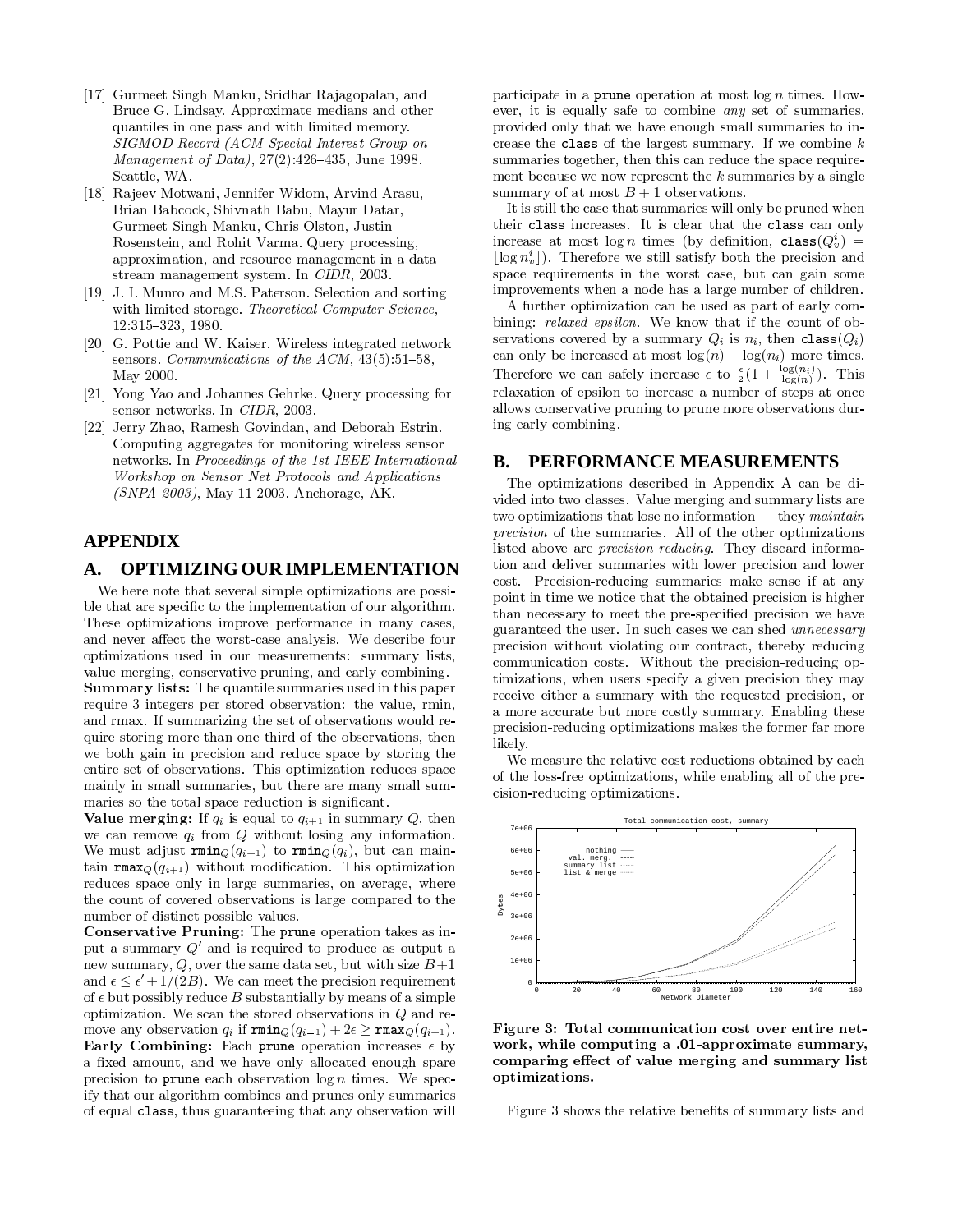value merging on the total communication costs over the entire network while computing a single summary with 01 precision. (In this measurement we limit the resolution of the sensors to produce only 1000 distinct values.) We compute total costs by summing the per-node costs over all nodes. Note that the number of nodes in the network grows with the square of the diameter. There is at least a constant perpacket overhead transmitted by every node, thus we expect an  $O(n)$  term in the total network computation cost measured in Figure 3. We see this manifested by the quadraticlike shape of the curves in the figure.



Figure 4: Per-node communication cost of most expensive node, while computing .01-approximate summary, comparing effect of value merging and summary list optimizations.

When we consider the communication costs summed over the entire network as a whole, then the cost generated by nodes sending only small summaries dominate, and therefore the summary list optimization has significant effect. Although value merging has a significant effect on reducing the maximum communication cost for the busiest nodes in the network (as we can see from Figure 4), it has little impact on the total cost. However, we are more concerned with bounding the worst-case per-node cost.

Figure 4 compares the two optimization's effect on worstcase per-node cost. Value merging has more significant effect as network size gets large; for small networks summary lists have a larger relative impact  $-$  but the network size is a far more significant factor than the choice of optimization, so the differences are obscured on this graph for small networks. There is no noticeable penalty for applying both optimizations, a choice that improves performance for both small and large networks.

Choice of precision has little effect on total cost, as can be seen in Figure 5, because many nodes send fewer than  $1/\epsilon$ values, even for small  $\epsilon$ , that they behave the same regardless of precision.

However, the effect of precision on maximum per-node cost can be significant, as can be seen in Figure 6, because lower precision summaries can be compressed significantly more as the number of observations covered by the summary gets large. As expected, for fixed network size, the maximum per-node cost is proportional to  $1/\epsilon$ . (These two graphs were constructed using both value merging and summary lists).

We would expect the impact of optimizations on median computations to be very similar to the impact on quantile summaries, as median is computed by repeatedly computing quantile summaries over narrower and narrower ranges. To a large degree this is true as can be seen in Figures 7 and 8.



Figure 5: Total communication cost summed over entire network, while computing a single quantile summary of all the sensor readings. We compare the costs of different requested precision.  $\epsilon$  denotes the accuracy of the resulting summary.



Figure 6: Per-node communication cost of most expensive node, while computing an  $\epsilon$ -approximate summary of all the sensor readings. We compare costs for different values of  $\epsilon$ .

However, in each successive pass the number of values (as well as the number of distinct values) is reduced by approximately a factor of  $\epsilon$ , and consequently both optimizations have a correspondingly larger effect.

However, when we consider the effect of precision on the median computation we find a significant difference from the effect on computing individual quantile summaries. When we compute exact order statistics, including our computation of median, precision has no effect on the accuracy of the final result: it is always exact (that is, assuming the underlying data doesn't change significantly during the computation). Precision only controls communication costs: increased precision increases the cost of each pass in our multipass algorithm, but reduces the number of passes.

We observe that in Figure 9 the maximum per-node cost increases with precision. Increased precision increases message size, but reduces the number of passes. Therefore, in this case, the per-node cost is dominated by the message sizes in the earlier passes. This, in turn, implies that maximum message size diminishes sufficiently so that we can ignore the later passes.

However, Figure 10 shows that when considering total communication cost summed over the entire network, increasing precision reduces, rather than increases, cost. (Note that the order in the legend is reversed from Figure 9.) This is because, as we saw in earlier figures, the summed cost is fairly insensitive to precision. Therefore the number of